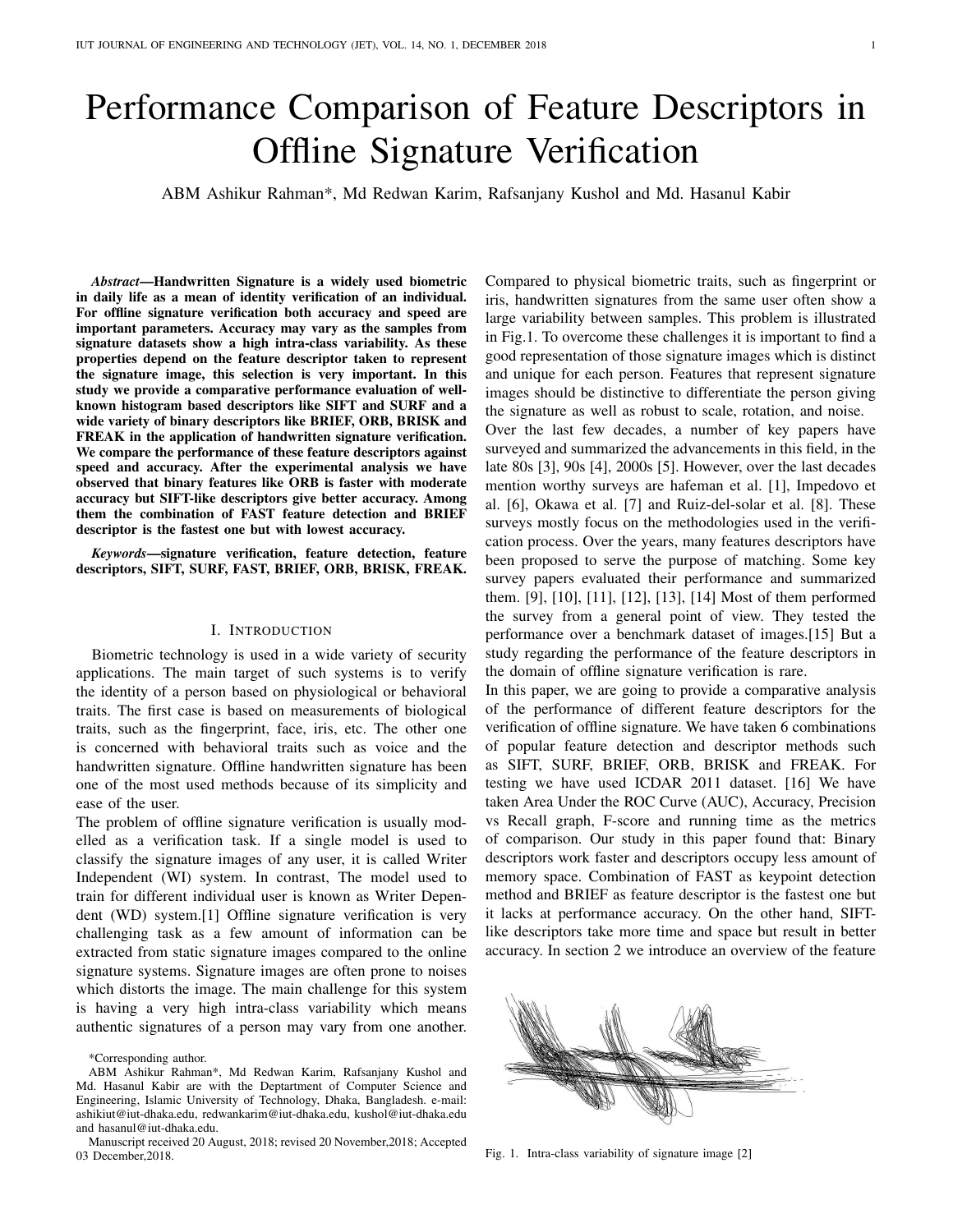detection and descriptor methods. Following section 3 has details about the dataset and experimental setup. Then we provide description of the evaluation metrics and performance analysis. Finally a conclusion is drawn and future works are discussed in the very last section.

# II. FEATURE DESCRIPTORS

For different image matching and detection applications, a big question is how the image will be represented and what features we should use to find the distinction between images. Over the years, researchers have proposed many algorithms to detect and describe feature of an image. A popular approach is to find interest points, widely known as keypoints. Then a suitable descriptor of these keypoints are found to represent the image. Feature detection is the process of computing the abstraction of the image information and making a local decision at every image point to see if there is an image feature of the given type existing at that point. Feature detection and image matching have been two important problems in machine vision and robotics, and their applications continue to grow in various fields. An ideal feature detection technique should be robust to image transformations such as rotation, scale, illumination, noise and affine transformations. In addition, ideal features must be highly distinctive, such that a single feature to be correctly matched with high probability. The features evaluated in this paper have five major stages. Most of the keypoint based feature descriptors for the image can be classified into two groups.

1. Float point Image descriptors / Histogram of Oriented Gradients (HOG) based Descriptors

2. Binary Image Descriptors

### *A. Histogram of Oriented Gradients (HOG) based Descriptors*

Histograms of this class are prominent for their performance in accuracy. They calculate the features in float points. Members of this family are- SIFT, SURF and GLOH. The most popular member of them is SIFT.

*1) Scale Invariant Feature Transform (SIFT) [17] :* SIFT includes both keypoint detector and descriptor. It has four major stages.

- 1) Scale-space Extreme Detection
- 2) Keypoint Localization
- 3) Orientation Assignment
- 4) Keypoint Descriptor

First the scale space extrema is calculated using Difference of Gaussian (DoG) for potential Keypoints for the image. Then these keypoints are refined for better accuracy. Low contrast points is eliminated by thresholding. The edge response which is resulted from DoG are removed using the concept of Harris Corner Detector and Hessian Matrix. Thirdly, an orientation is assigned to achieve rotation invariance. The Last step is to generate keypoint descriptor using local gradient magnitude and orientation. For this, the region around a given keypoint is warped to a 16x16 pixels putting the keypoint at the center. Then, gradients for each and every pixel is computed. SIFT

divides this region into 16(4x4) sub-regions. Each sub region has 8 histograms which create a 128 bin long feature vectors for the keypoints. A method to use this local gradient feature for offline signature verification was developed by Ruiz-del-Solar et al. [18]



Fig. 2. Keypoint detected by SIFT.

*2) Speeded Up Robust Feature (SURF) [19]:* Though SIFT performs well, still there was a question about the speed of the processing. To answer that question SURF was proposed in 2006 by Bay et al.[19]. To find the scale space SIFT approximates Laplacian of Gaussian (LoG) using Difference of Gaussian (DoG) which is costly. SURF proposed to approximate that applying a Box-filter. Convolution with Box filter can be calculated very efficiently using integral images. One of the major advantages of Box filter is that it can be done parallel for different scales. For both the scale and location, SURF depends on the determinant of Hessian Matrix. For assigning the orientation SURF calculates the wavelet responses in horizontal and vertical direction for a neighborhood. For feature descriptor, a neighborhood of 20s x 20s is taken around a keypoint where s is the size. It is then divided into 4x4 subregions. For each of the subregions, vertical and horizontal wavelet responses are combined to create a vector like equation 1.

$$
V = (dx, dy, |dx|, |dy|)
$$
 (1)



Fig. 3. (a)(b) Gaussian second order partial derivative in *y-*direction and *xy-*direction respectively, (c)(d) Approximation of the second order Gaussian partial derivative by SURF. [19]

In total 16 regions contribute to create a feature descriptor of dimension 64. Another variation of SURF uses a descriptor of dimension 128 to provide better distinctiveness. SURF features has been used for a number of image matching application. Malik et al. proposed to use it for handwritten signature verification. [20]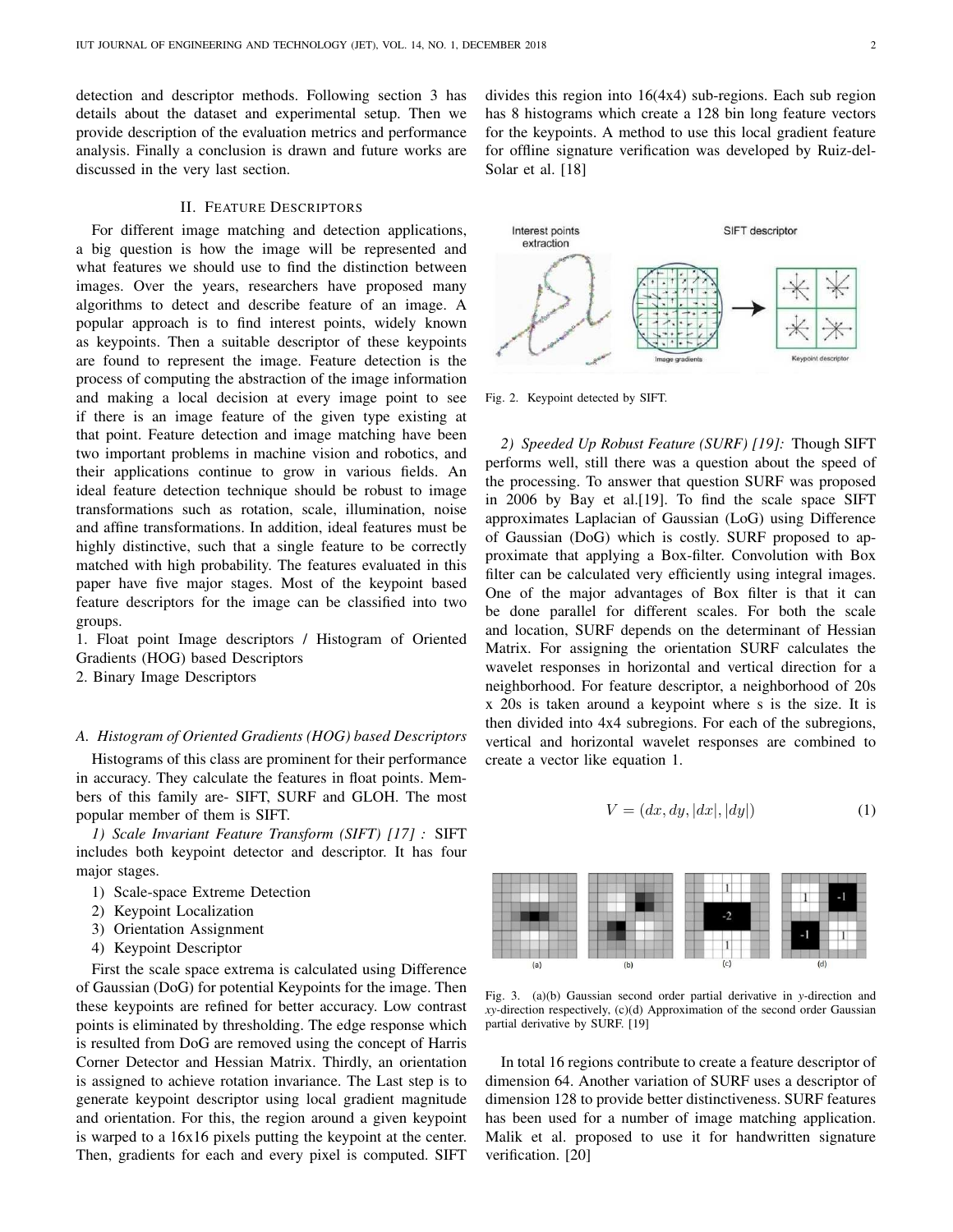### *B. Binary Image Descriptors*

Though Histogram based descriptors are very good at performance, the question comes about their efficiency. The gradients of all the pixels in the patch need to be computed which is very costly. Even the speed boost up by SURF is not enough. These methods give the descriptor in float numbers and dissimilarity metric is L2 norm. Computing L2 norm is also a costly operation. Moreover, encoding these float point descriptors takes much memory space. These are the aspects where Binary descriptors come in handy.[21]

Binary descriptors encode the information of a patch in binary strings. It compares the intensity of the reference points in the patches and stores the result in either 0 or 1. This operations are fast and can be stored using very less amount of space. A Distance measure between two binary strings is computed using Hamming distance. Then matching of binary strings can be done using a single XOR operation of the processor. These are the exact motivation behind the binary descriptors.

Most of the binary descriptors work in similar fashion with small differences. These descriptors are composed of three parts mostly: [21]

- 1) A sampling pattern: to find the sampling points around the keypoints
- 2) Orientation Compensation: to measure the orientation of the keypoint to make it rotation invariant
- 3) Sampling Pairs: to find which pairs to compare to build the final descriptor

*1) FAST (Features from Accelerated Segment Test):* FAST corner detection algorithm was presented on 2010 by Rosten et al. [22] It is proposed based on SUSAN corner criterion [23]. Similar to SUSAN, FAST takes a circle of 16 pixels from the neighborhood of a potential keypoint candidate. These 16 pixels can be chosen by a Bresenham circle [24] of radius 3. Based on the value of these pixels, it is determined whether the candidate is a keypoint or not. As plotted in figure x, the intensity values of the chosen pixels are compared with the pixel of the candidate. If n pixels among the 16 fulfills the threshold criterion then the candidate is taken as interest point the value of n is usually taken as 12. To make it faster, all 16 pixels are indexed clockwise and FAST compares the intensity values of pixels 1, 5, 9, 13 from the circle. At least any three of these four pixels should be within the threshold for the candidate to be keypoint. If a candidate pass this test, FAST goes for further testing. Otherwise it rejects the candidate. This faster approach works with good speed but has a few weakness. Along with the other weakness, numbering the pixels order is an overhead and multiple features are detected adjacent to one another. To overcome those weakness machine learning approach is taken and the keypoints being adjacent to each other is addressed using non-maximal suppression. Noting that Fig.4 is taken from website [25].

*2) Binary Robust Independent Elementary Features (BRIEF):* BRIEF is one of the first of its kind. It is a comparison between the intensities of random pixel pairs in the patch centered at a detected keypoints. Firstly, the patch is smoothed using a Gaussian filter to make it less sensitive to noise. Then to make a length *n* BRIEF descriptor, *n* pairs



Fig. 4. (a) A processed interest point and 16 pixels surrounding on it, (b) the demonstration of storing 16 values surrounding pixels in a vector form. [25]

are determined using any of the five methods shown in Fig. 5.[26] Now, the comparisons between the pairs are encoded in binary to build the descriptors. As BRIEF is created using comparisons only instead of computing gradients and Histogram pooling, it is faster than SIFT-like descriptors. And using not more than 512 bits BRIEF descriptors can be stored in less space comparing to its floating point alternatives.



Fig. 5. Different approaches used by BRIEF to choose the test locations. [26]

*3) Oriented FAST and Rotated BRIEF (ORB):* ORB [27] is a combination of two popular Algorithms (FAST [22] and BRIEF[26]). To find the keypoints it uses FAST algorithm. As FAST does not produce multi-scale features, ORB constructs scale pyramids and finds keypoints at each scale. Once the keypoints are detected, to sort them and to remove the edge responses Harris Corner detection [28] is used. After detecting the keypoints, descriptor is constructed by the idea of BRIEF. BRIEF does not have orientation information and is rotation variant. To compensate orientation local first order moments are used. Another important modification made by ORB is to propose an unsupervised learning for choosing sampling pairs instead of a random selection. Fig.6 shows all the pairs for ORB.

*4) Binary Robust Invariant Scalable Keypoints (BRISK) :* Another member of binary descriptors family is BRISK [29] which has same the structure as BRIEF[26] and ORB[27]. Unlike its ancestors using random sampling or unsupervised learning of pairs, BRISK uses a specially crafted concentric-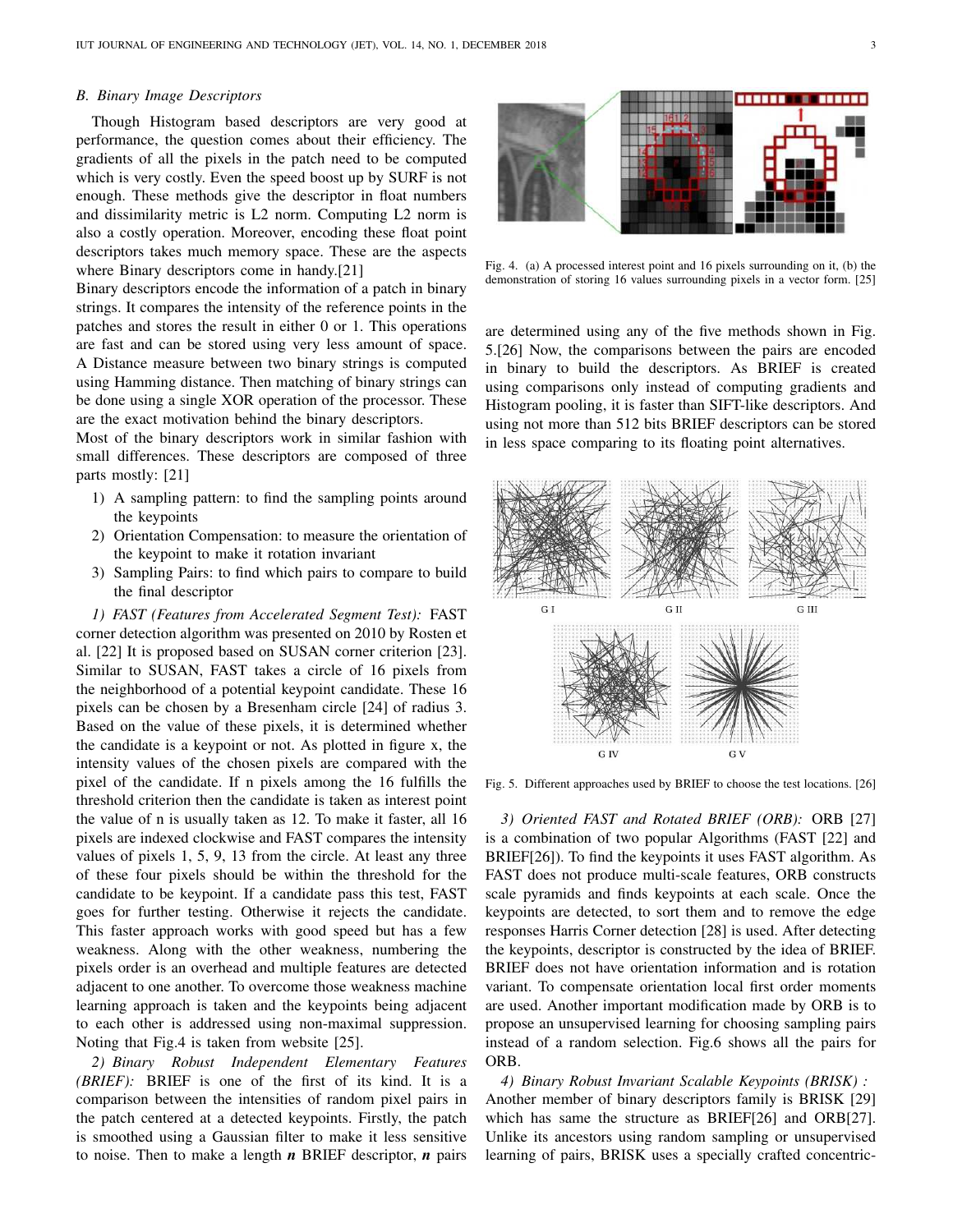

Fig. 6. Sampling pattern of ORB [21]

rings sampling pattern which is shown in Fig.7. While using this sampling patterns, all the pairs are grouped into either a short pair or a long pair based on the distance between them. Long pairs are used to compensate for the orientation of the patch while the short ones are used to build the descriptor comparing the intensity. For assigning orientation to the keypoints, all the local gradients between the long pairs are summed up and arctan is taken. After finding the angle, short pairs are rotated accordingly to achieve rotation invariance. To finally build the descriptor, intensity comparison of the short pairs are done just like BRIEF and ORB which gives a descriptor of length 512 bits. Hamming distance is used as a dissimilarity metric.



Fig. 7. (a) The BRISK Sampling pattern with 60 points, [29] (b) The FREAK sampling pattern [30]

*5) Fast REtinA Keypoint (FREAK) :* FREAK [30] is another binary descriptor which uses methods similar to BRISK. Instead of using hand-crafted concentric-ring sampling pattern, it uses retinal sampling grid. Retinal sampling grid is also circular but the density of points is higher near the center of the patch and decreases exponentially as we go distant from the center. This pattern is inspired by the Retinal pattern of human eye. Computing the orientation is same as BRISK[29] with the difference of using a predefined set of symmetric sampling pairs instead of long pairs. This coarse-to-fine structure allows FREAK to increase the speed during the matching of descriptors. First it compares the first 128 bits and further continues

the comparison if the distance is lower than a threshold.

# III. RESULT ANALYSIS

# *A. Experimental Setup and Data Set*

Our System for evaluation was implemented on openCV which has been run on a personal computer of 3.6 GHz processors with 16 GB main memory with windows 10 operating system. There is a number of signature datasets available to test the performance of the verification system. We have chosen a very well-known dataset provided by [16]. This dataset contains both offline and online signatures. Offline signatures comprise of PNG images which were scanned at 400 dpi and RGB color coded. The offline dataset has two parts- Chinese Dataset and Dutch Dataset. In Dutch Dataset, there are 362 total signatures of 10 reference for training the system. For testing, Test set contains 1932 signature comprising signature from 54 reference writers and skilled forgeries of these signatures. This Dutch dataset was used for our study. For matching the signature we used the method of Rahman et al. [31]. Instead of using 3 signatures from the reference signature, we used all 12 of them to train the system. Matching for testing was done accordingly. For Histogram based descriptors we have used FLANN based matching and for Binary descriptors BF matcher is used.

# *B. Evaluation Criterion*

A signature verification system verifies a signature image which claims to belong to an individual. This verification process has two results. Either the signature is genuine or it is a forged one. Given a classifier and a signature, there are four possible outcomes. If the signature is genuine and it is classified as genuine, it is counted as a true positive; if it is classified as forged, it is counted as a false negative. If the signature is forged and it is classified as forged, it is counted as a true negative; if it is classified as genuine, it is counted as a false positive. Given a classifier and a set of instances (the test set), a two-by-two confusion matrix (also called a contingency table) can be constructed representing the dispositions of the set of instances. This matrix forms the basis for many common metrics.

From this matrix many performance evaluation metrics can be derived. [32] The true positive rate (tp rate) is also known as hit rate or recall of a classifier whereas false positive rate (fp rate) is known as false alarm rate. Positive predictive value is widely known to be Precision. Another important metric is F1 measure. These metrics can be estimated using the following equations:

$$
fprate = FP/(FP + TP)
$$
 (2)

$$
Recall = TP/(TP + FN)
$$
 (3)

$$
Precision = TP/(TP + FP)
$$
 (4)

$$
Accuracy = (TP = TN)/(TP + FP + FN + TN)
$$
 (5)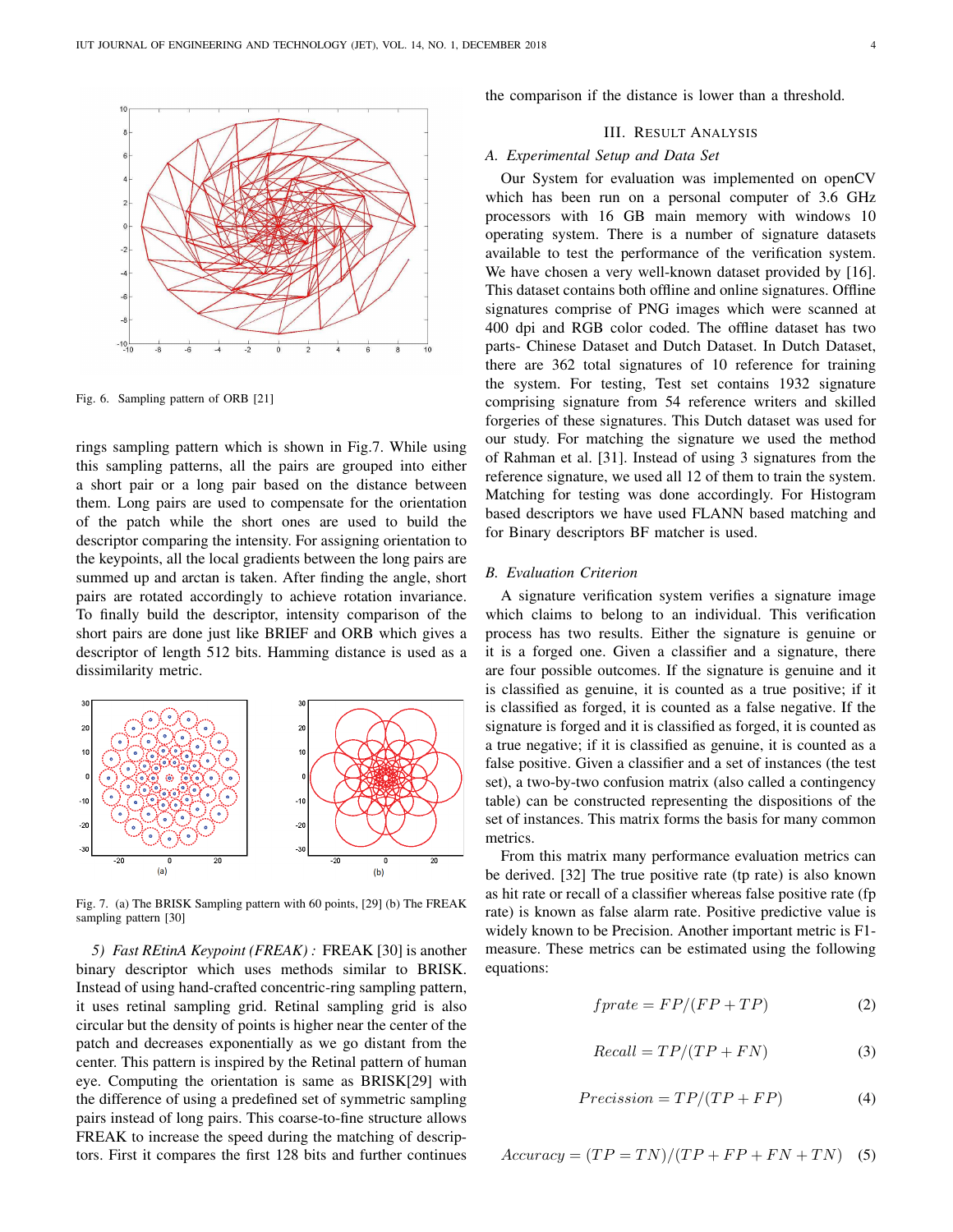$$
F1-measure = 2/(1/Precision + 1/Recall)
$$
 (6)

If we draw a two-dimensional graph taking true positive rate (tp rate) in Y-axis and false positive rate (fp rate) in Xasis we get a ROC graph. Varying the threshold value we can get a ROC curve which gives an important evaluation metric named Area Under ROC Curve (AUC). For AUC, higher value represents better performance. These metrics evaluate the quality of the descriptors when we perform image matching. Computation time is another form of metric which evaluates the speed of the algorithm.



Fig. 8. Matched keypoints in Dutch Dataset



Fig. 9. Matched keypoints in Chinese Dataset

#### *C. Comparison of Computation Time*

To compare the speed of the algorithms we have run them in our system and a time log is kept. Evaluation metric of speed is time per keypoints which refer lower value to be better in performance. Table I gives us the speed comparison result.

TABLE I PERFORMANCE ANALYSIS WITH COMPUTATION TIME

| <b>Feature</b><br>detection<br>method | <b>Feature</b><br>descriptor | Time (ms) | Number of<br>keypoints | <b>Time</b><br>point |
|---------------------------------------|------------------------------|-----------|------------------------|----------------------|
| <b>SIFT</b>                           | <b>SIFT</b>                  | 112.98    | 598                    | 0.1889               |
| <b>SURF</b>                           | <b>SURF</b>                  | 35.98     | 855                    | 0.04208              |
| <b>FAST</b>                           | <b>BRIEF</b>                 | 8.0003    | 930                    | 0.0086               |
| <b>ORB</b>                            | <b>ORB</b>                   | 9.003     | 475                    | 0.01895              |
| <b>BRISK</b>                          | <b>BRISK</b>                 | 81.984    | 1307                   | 0.06273              |
| <b>FAST</b>                           | <b>FREAK</b>                 | 38.996    | 598                    | 0.04041              |

TABLE II PERFORMANCE ANALYSIS WITH CHINESE DATASET

| <b>Feature</b><br>detection<br>method | <b>Feature</b><br>descriptor | Accuracy | <b>AUC</b> | $F1-$<br>measure |
|---------------------------------------|------------------------------|----------|------------|------------------|
| <b>SIFT</b>                           | <b>SIFT</b>                  | 0.8333   | 0.924      | 0.8462           |
| <b>SURF</b>                           | <b>SURF</b>                  | 0.875    | 0.935      | 0.8800           |
| <b>FAST</b>                           | <b>BRIEF</b>                 | 0.75     | 0.854      | 0.7000           |
| <b>ORB</b>                            | <b>ORB</b>                   | 0.8333   | 0.915      | 0.8333           |
| <b>BRISK</b>                          | <b>BRISK</b>                 | 0.7916   | 0.894      | 0.7826           |
| <b>FAST</b>                           | <b>FREAK</b>                 | 0.7916   | 0.889      | 0.8000           |

#### *D. Feature descriptor Performance comparison*

Then we used the writer dependent method proposed by Rahman et al. [31] the performance evaluation. The performance of the Chinese and Dutch dataset is given in Table II and Table III respectively.

From the values of Table II and Table III, we can see that float point descriptors outperforms binary descriptors almost in all the metrics. Among the binary descriptors, the performance of ORB is better than the others. We can also compare their Precision and Recall. Fig. 11 shows this comparison for Chinese Dataset and Fig. 10 gives visual Dutch Dataset.

From these bar charts, we can see that SURF outperforms the other ones where BRIEF performs worst. The reason

TABLE III PERFORMANCE ANALYSIS WITH DUTCH DATASET

| <b>Feature</b><br>detection<br>method | <b>Feature</b><br>descriptor | Accuracy | <b>AUC</b> | $F1-$<br>measure |
|---------------------------------------|------------------------------|----------|------------|------------------|
| <b>SIFT</b>                           | <b>SIFT</b>                  | 0.7917   | 0.911      | 0.8000           |
| <b>SURF</b>                           | <b>SURF</b>                  | 0.8333   | 0.928      | 0.8462           |
| <b>FAST</b>                           | <b>BRIEF</b>                 | 0.6250   | 0.823      | 0.5714           |
| <b>ORB</b>                            | <b>ORB</b>                   | 0.8263   | 0.882      | 0.8182           |
| <b>BRISK</b>                          | <b>BRISK</b>                 | 0.6667   | 0.86       | 0.6923           |
| <b>FAST</b>                           | <b>FREAK</b>                 | 0.7083   | 0.876      | 0.6957           |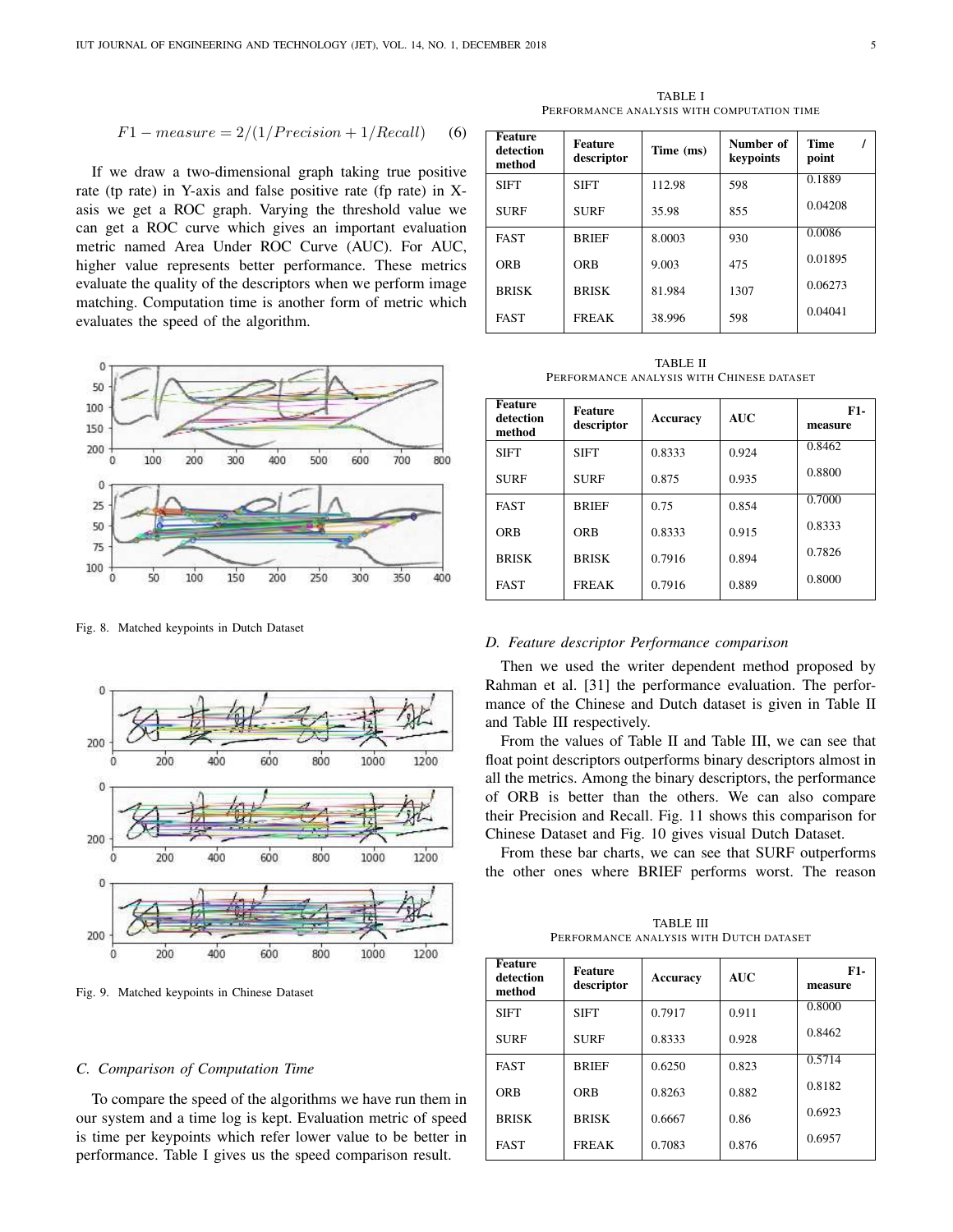

Fig. 10. Precision and Recall comparison for Dutch Dataset



Fig. 11. Precision and Recall comparison for Chinese Dataset

behind this is float point descriptors have higher resolution to represent the keypoints. More information leads to better performance but slows down the process. On the other hand binary descriptors are faster but performance goes a bit down. Among the descriptors BRIEF performance the worst. As we know that BRIEF does not assign an orientation to the keypoints and thus rotation variant. Signature images are often prone to rotation. Even a Genuine signature from a reference person can become slant. BRIEF fails to verify this kind of signatures causing poor performance.

One of the most important application of offline signature verification is banking. As there is financial transaction, authentication accuracy is a bigger concern. More importantly, false positive rate should be as less as possible. The method with lower false positive rate considered to be a better one for banking applications. Table IV illustrates the comparison of performance against false positive rate.

## IV. CONCLUSION

From the performance evaluation we see that the performance metrics provide a trade-off between accuracy and time.

TABLE IV PERFORMANCE AGAINST FALSE POSITIVE RATE (FPR)

| <b>Feature</b><br>detection<br>method | <b>Feature</b><br>descriptor | FPR with<br><b>Chinese</b><br><b>Dataset</b> | FPR with<br>Dutch<br><b>Dataset</b> |
|---------------------------------------|------------------------------|----------------------------------------------|-------------------------------------|
| <b>SIFT</b>                           | <b>SIFT</b>                  | 0.25                                         | 0.25                                |
| <b>SURF</b>                           | <b>SURF</b>                  | 0.1667                                       | 0.25                                |
| <b>FAST</b>                           | <b>BRIEF</b>                 | 0.083                                        | 0.2500                              |
| ORB                                   | <b>ORB</b>                   | 0.1667                                       | 0.0833                              |
| <b>BRISK</b>                          | <b>BRISK</b>                 | 0.1667                                       | 0.4167                              |
| <b>FAST</b>                           | <b>FREAK</b>                 | 0.25                                         | 0.25                                |

Float features like SIFT and SURF give better accuracy but take longer time to finish the task. Binary descriptors are faster than their ancestors. BRIEF gives the fastest performance but lacks accuracy. ORB can be a quick one nearly catching the performance of histogram based ones. If the application needs real time action where accuracy is not the only concern, ORB can be a very good choice. But for an application where user can go for extra minutes for accuracy, float point descriptors are still the top choice. For banking application, lower false positive rate ensures that forged signatures is not considered as genuine. Thus money is not handed over to a fraud. Considering the performance in both the datasets, ORB again tops the list.

The comparisons in this study give sufficient insight to investigate the choice of a good descriptor. It also shows the demand of feature descriptor which combines the performance both in accuracy and speed. For the future work, more descriptors can be put into test. For offline signature verification, some recently proposed methodologies like neural networks and deep learning will be added to the comparison. However, we believe that this comparison is sufficient to analyze the fastest and robust method.

#### **REFERENCES**

- [1] L. G. Hafemann, R. Sabourin, and L. S. Oliveira, "Offline handwritten signature verificationliterature review," in *Seventh International Conference on Image Processing Theory, Tools and Applications (IPTA)*. IEEE, 2017, pp. 1–8.
- [2] E. J. Justino, A. El Yacoubi, F. Bortolozzi, and R. Sabourin, "An off-line signature verification system using hmm and graphometric features," in *Proc. of the 4th international workshop on document analysis systems*, 2000, pp. 211–222.
- [3] R. Plamondon and G. Lorette, "Automatic signature verification and writer identificationthe state of the art," *Pattern recognition*, vol. 22, no. 2, pp. 107–131, 1989.
- [4] F. Leclerc and R. Plamondon, "Automatic signature verification: The state of the art1989–1993," *International journal of pattern recognition and artificial intelligence*, vol. 8, no. 03, pp. 643–660, 1994.
- [5] D. Impedovo and G. Pirlo, "Automatic signature verification: The state of the art," *IEEE Transactions on Systems, Man, and Cybernetics, Part C (Applications and Reviews)*, vol. 38, no. 5, pp. 609–635, 2008.
- [6] D. Impedovo, G. Pirlo, and R. Plamondon, "Handwritten signature verification: New advancements and open issues," in *International conference on Frontiers in handwriting recognition (ICFHR)*. IEEE, 2012, pp. 367–372.
- [7] M. Okawa, "From bovw to vlad with kaze features: Offline signature verification considering cognitive processes of forensic experts." Elsevier, 2018.